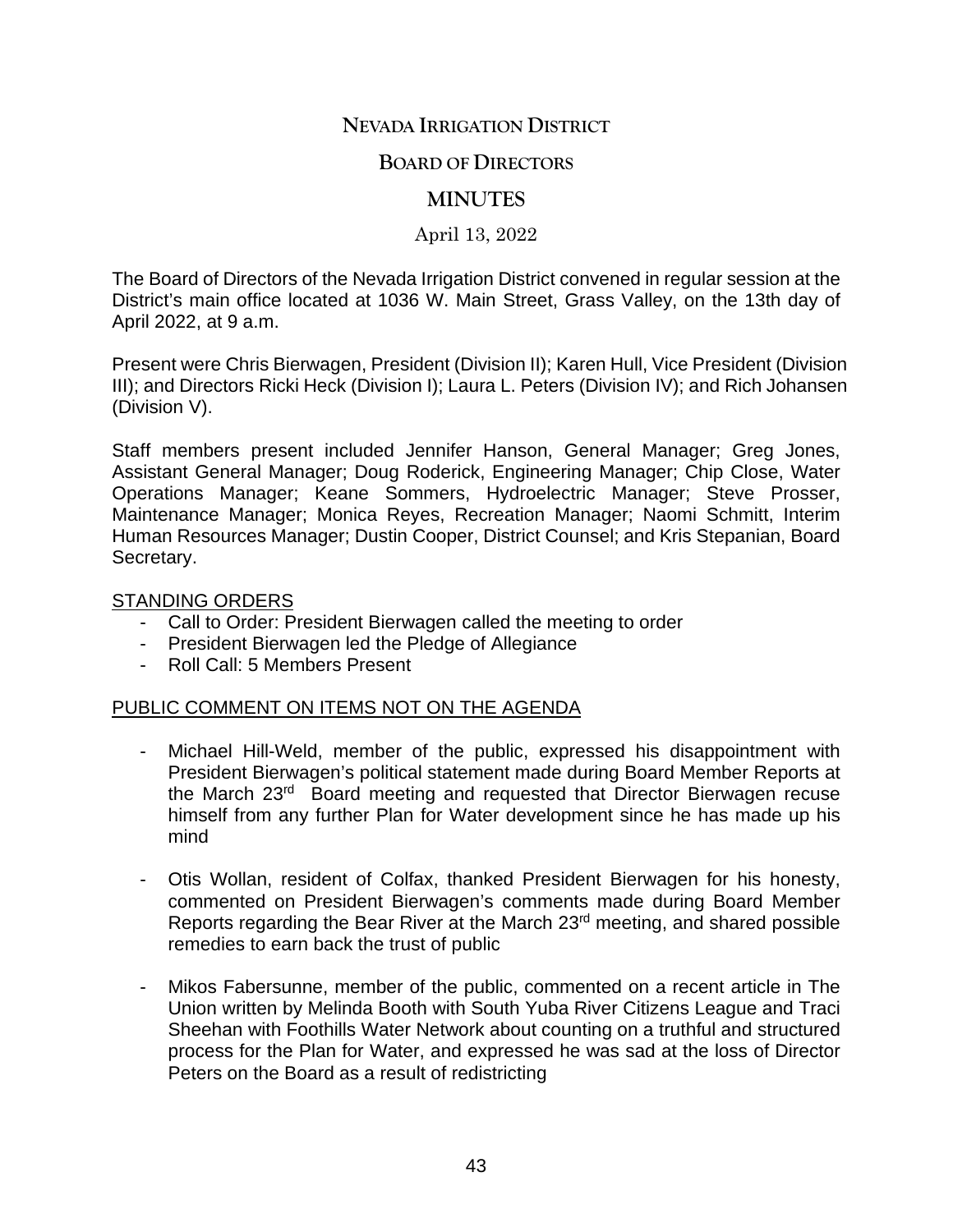- Steward Feldman, resident of Meadow Vista, addressed the Board regarding Board responsibilities of providing requirements needed to deliver water to customers, stewardship of rivers and river environments, and fiscal responsibility, and questioned how the Board can consider Centennial Reservoir without having a Finance Manager
- Laura Barhydt, member of the public, complimented President Bierwagen for the job he has done as Board Chair, expressed that each Board member has their own opinion and opinions can change, does not want President Bierwagen to step down as Board Chair, and commented on keeping an open mind while doing the best for the Bear River and for everyone that lives and use the water in Nevada and Placer Counties
- Dianna Suarez, resident of Colfax, expressed that the people of the Bear River Canyon who are not customers have been ignored, expressed positive traits about President Bierwagen, followed by concerns about his qualification to lead the Plan for Water or agency, voiced concerns about the removal of a director by gerrymandering and the legitimacy of Plan for Water by using a neutral and independent facilitator
- Jeff Litton, NID customer, thanked Director Peters for her service and experience she brings to the Board, expressed it was unfortunate how she was treated, commented on gerrymandering and the redistricting process, commented on President Bierwagen's comments made during Board Reports at the March 23rd Board meeting, suggested Director Peters take over as Board President for the remainder of her term, and spoke about leadership
- Bob Flexsteiner, resident of the proposed Maranantha District Financed Waterline Extension Project, commented on the desperate need for water as wells are going dry, and urged the Board to approve the project

# **CONSENT AGENDA**

President Bierwagen pulled the following items from the Consent Agenda for discussion at the request of members of the Board:

- Item 3B: Minutes of the regular meeting on March 23, 2022
- Item 3D: Updates to District Policy 3100 Budget Amendment Authority Levels
- Item 3E: Self-Generation Incentive Program (SGIP) Battery Project
- Item 3G: Loma Rica Ranch Phase 1 Waterline Extension Conveyance Agreement

Public Comment: None

**Director Johansen motioned for approval of the Consent Agenda, excluding Items 3B, 3D, 3E, and 3G. Director Hull seconded the motion, and it was unanimously approved.**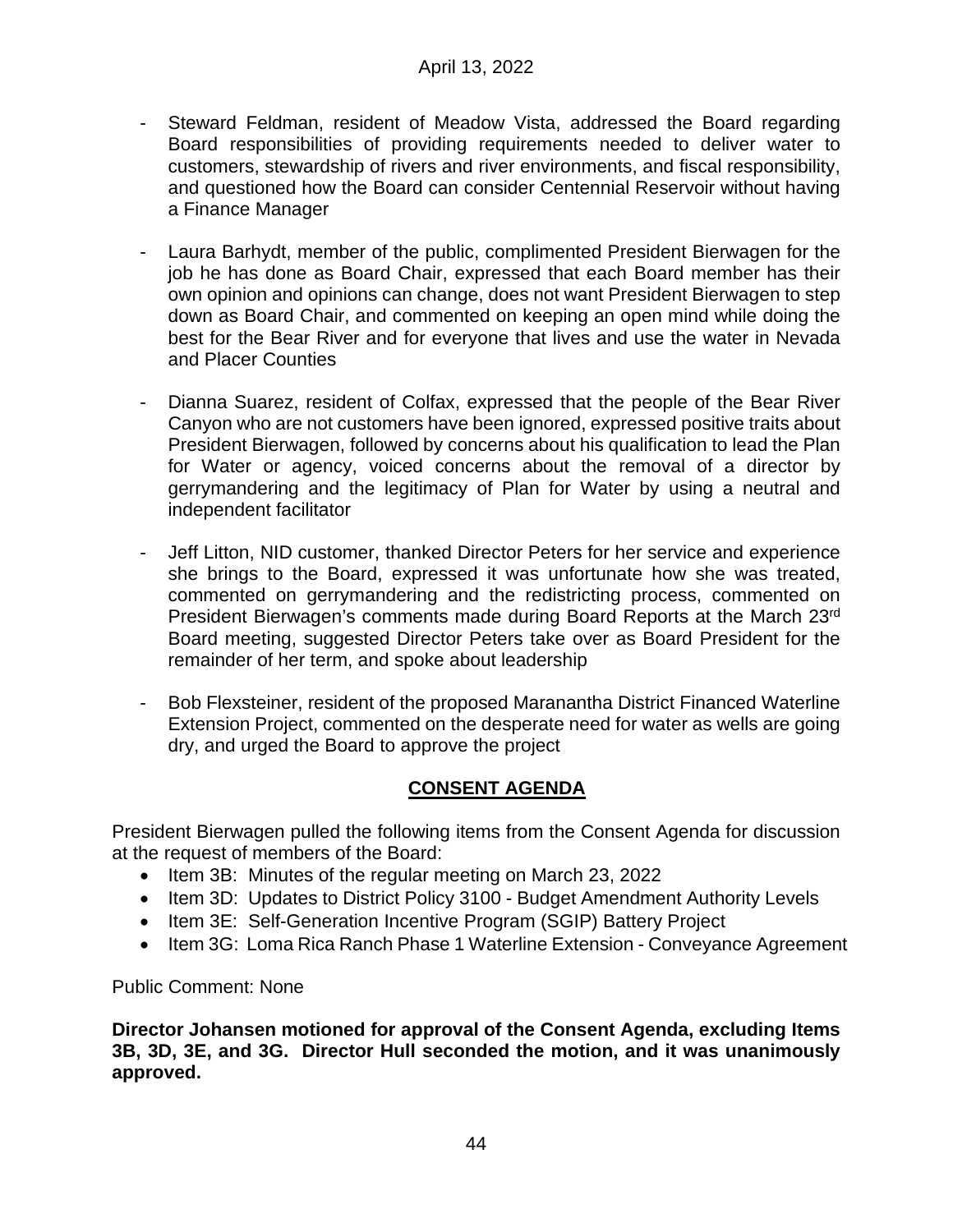The following Consent Agenda items were approved:

# MINUTES – MARCH 9, 2022, REGULAR MEETING

**Approved the Minutes of the regular meeting on March 9, 2022. M/S/C Johansen/Hull, unanimously approved.**

### AB 361 COMPLIANCE – BROWN ACT/COVID-19 TELECONFERENCE AND REMOTE MEETING REQUIREMENTS

**Adopted Resolution 2022-18 - Re-Authorizing Remote Meetings Consistent with AB 361. M/S/C Johansen/Hull, unanimously approved.**

# SCOTTS FLAT POWERHOUSE HAZARD TREE REMOVAL

**Awarded a contract in the amount of \$127,880 to Ridge Logging, Inc. for the Scotts Flat Powerhouse Hazard Tree Removal Project and authorized the General Manager to execute the appropriate documents. M/S/C Johansen/Hull, unanimously approved.**

#### WARRANTS, PROJECT AND FACILITIES REPORT, AND INVESTMENT REPORT

**Ratified the issuance of warrants by receiving and filing the check registers, Project and Facility Report, and Investment Transaction Report for the period March 5 to March 18, 2022. M/S/C Johansen/Hull, unanimously approved.**

Items pulled from the Consent Agenda for Discussion:

### MINUTES – MARCH 23, 2022, REGULAR MEETING

Board discussion ensued regarding expanding the minutes to include a more thorough representation of Director Bierwagen's comments provided during Board Member Reports, and address water supply and spilling of water during the General Manager's Report.

Public Comment:

- Syd Brown, member of the public, expressed her support for modifying the minutes to include a more expansive summary of President Bierwagen's Board Report comments
- Jeff Litton, NID customer, addressed the Board in support of modifying the minutes to include a complete transcript of President Bierwagen's Board Report comments

**A motion was made to table the item, direct staff to revise the minutes to include a more robust summary of President Bierwagen's comments provided during Board Member Reports, and bring the item back to the Board at a future meeting for approval. M/S/C Hull/Heck, unanimously approved.**

### UPDATES TO DISTRICT POLICY 3100 - BUDGET AMENDMENT AUTHORITY LEVELS

Jennifer Hanson, General Manager, presented the item.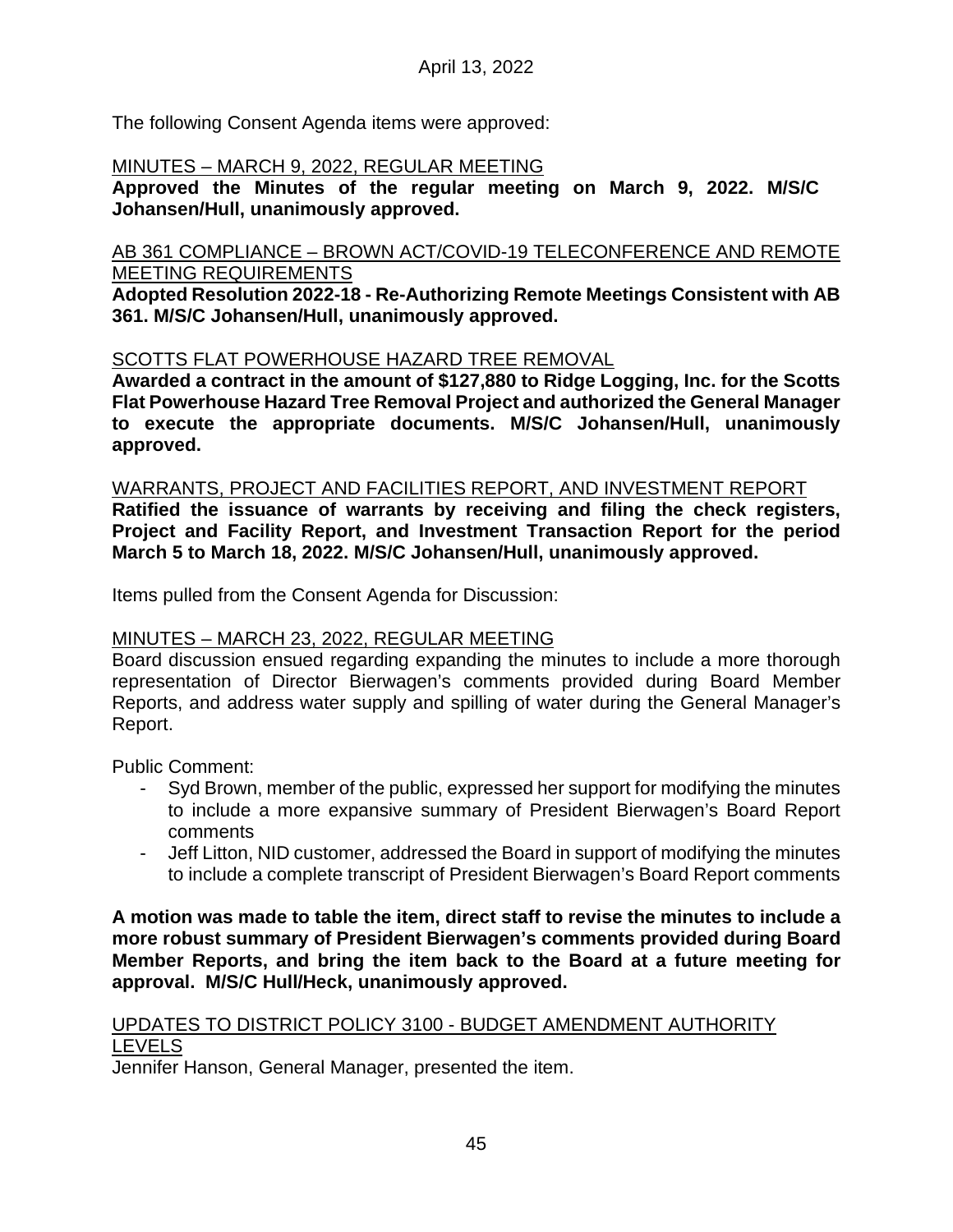Board discussion ensued regarding including references to other policies and looking at policies collectively.

Public Comment: None

**Adopted Resolution 2022-19 - Updating Budget Amendment Authority Levels, amended to add a final sentence to Section 3100.2, under General Manager, "The General Manager may only make expenditures consistent with District Policy 3080 - Procurement."**

**M/S/C Heck, Johansen, unanimously approved.**

SELF-GENERATION INCENTIVE PROGRAM (SGIP) BATTERY PROJECT (PROJECT #2520) - ENERGY SERVICES AGREEMENT (ESA)

Doug Roderick, Engineering Manager, and Tonia Tabucchi Herrera, Senior Engineer, presented the item and introduced Mark Tholke, Managing Principal with GSR Energy, who provided information about product life expectancy, warranty, recycling, supply chain issues and timing, policies in place, and usage.

Board discussion ensued regarding the timeline, cost, benefits, estimated savings per location, maintenance, and term.

Public Comment: none

**Approved the fourth ESA with GSR-BTM for a battery storage project at the District's Business Center, authorized the General Manager to execute the appropriate documents, including a Consent to Collateral Assignment, and amended and restated ESAs to update and conform terms across all four agreements for the three previously executed ESAs, and continue to provide Staff support to GSR-BTM. M/S/C Hull/Heck, unanimously approved.**

LOMA RICA RANCH PHASE 1 WATERLINE EXTENSION - CONVEYANCE AGREEMENT Doug Roderick, Engineering Manager, presented the item.

Board discussion ensued regarding reviewing the fire hydrants policy, the need for a 16" transmission main from Brunswick to Sutton/Dorsey, increasing costs, and other possible routes.

Public Comment: None

**Approved Conveyance Agreement with GVC Property 18, LLC for installation of approximately 9,624 lineal feet of 8-inch pipe, 17 public fire hydrants, one Pressure Reducing Station, and all appurtenances to serve Nevada County parcels 035-412- 012, 014, & 026 creating 234 new lots. M/S/C Heck/Hull, unanimously approved.**

The meeting recessed at 10:25 a.m. and reconvened at 10:35 a.m.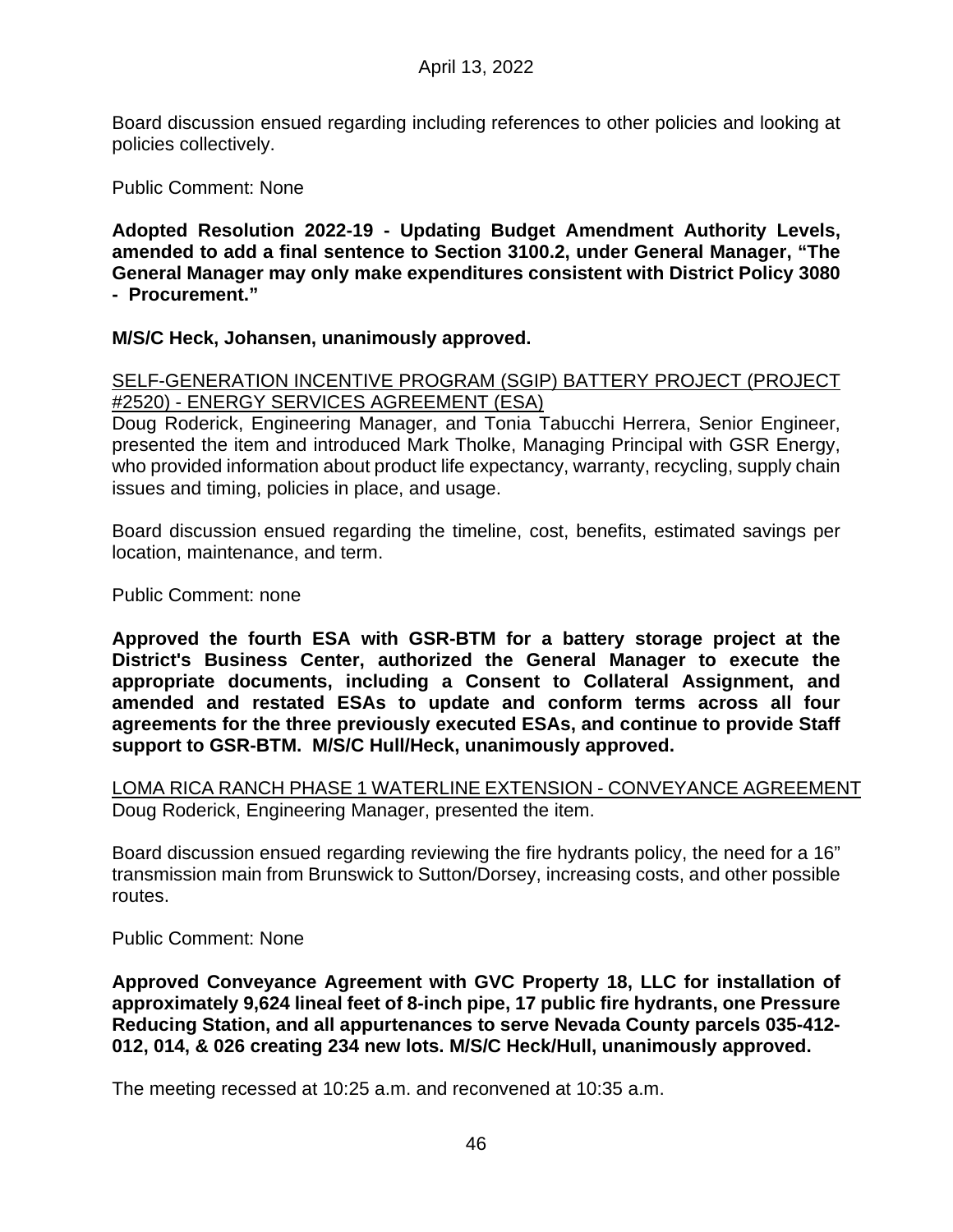# April 13, 2022

### **GENERAL ORDERS**

### HEMPHILL DIVERSION STRUCTURE FISH PASSAGE PROJECT (#7032) – PARTICIPATING SPECIAL ENTITY AGREEMENT

Doug Roderick, Engineering Manager, and Tonia Tabucchi Herrera, Senior Engineer and Project Manager, presented the item, and introduced Gregg McKenzie, Administrator for Placer County Conservation Program (PCCP), who spoke about the goals and timeline.

Board Discussion ensued regarding the timeline, the post-construction monitoring plan, and including other non-governmental organizations who have shown interest.

Public Comment: None

**Approved participation in the Placer County Conservation Program as a Participating Special Entity for the Hemphill Diversion Structure Fish Passage Project and authorized the General Manager to execute a Participating Special Entity Agreement with the Placer Conservation Authority. M/S/C Peters/Heck, unanimously approved.**

JOB DESCRIPTIONS AND STAFFING CHANGES

Jennifer Hanson, General Manager, presented the item.

Board discussion ensued regarding the proposed job descriptions, which will be available for any department to utilize provided the positions are approved through the normal annual budget process, the current staffing request for the Hydroelectric Department to help support operation of the South Yuba Canal, roles of Management Assistants and Administrative Analysts, internal-open recruitment, and increased flexibility.

Public Comment: None

**Director Johansen made a motion to adopt Resolution 2022-21 – Job Description and Staffing Changes, approving the addition of two job descriptions, the addition of one full-time equivalent Administrative Analyst I/II to the Hydroelectric Department, and the deletion of one full-time equivalent Management Assistant to the Hydroelectric Department upon vacancy of the position. Director Hull seconded the motion.**

**Motion passed on the following roll call vote:**

| <b>Heck, Division 1</b>      | Aye |
|------------------------------|-----|
| <b>Bierwagen, Division 2</b> | Aye |
| <b>Hull, Division 3</b>      | Aye |
| <b>Peters, Division 4</b>    | No  |
| <b>Johansen, Division 5</b>  | Aye |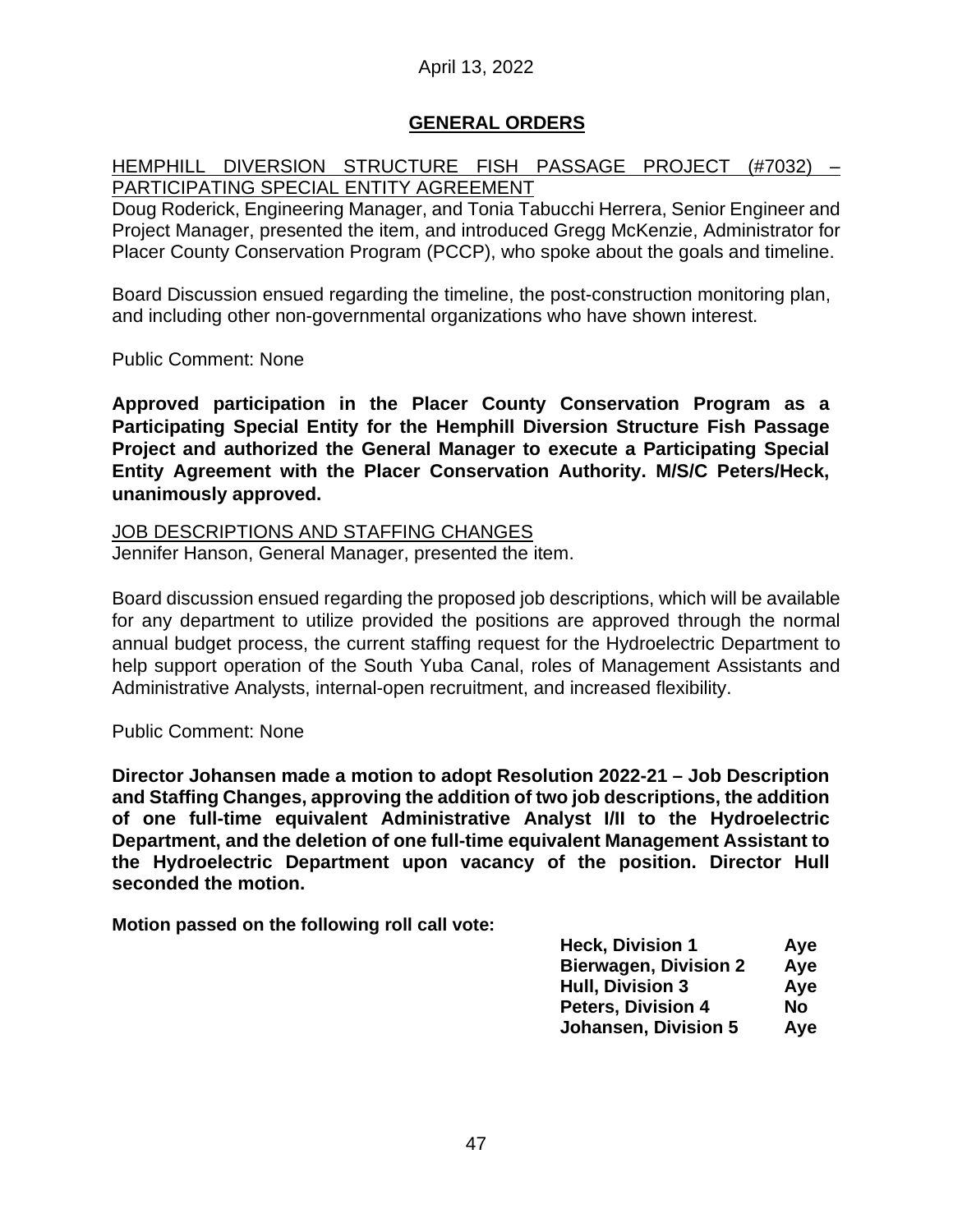April 13, 2022

# POSITION/COMPENSATION SCHEDULE - 2022 AND REQUIREMENT FOR PUBLICLY AVAILABLE PAY SCHEDULE

Jennifer Hanson, General Manager, presented the item.

# Public Comment: None

**Director Heck made a motion to adopt Resolution 2022-22 - 2022 Position / Compensation Schedule, effective April 13, 2022. Director Hull seconded the motion.**

**Motion passed on the following roll call vote:**

| <b>Heck, Division 1</b>      | Aye       |
|------------------------------|-----------|
| <b>Bierwagen, Division 2</b> | Aye       |
| <b>Hull, Division 3</b>      | Aye       |
| <b>Peters, Division 4</b>    | <b>No</b> |
| <b>Johansen, Division 5</b>  | Aye       |

SQUIRREL CREEK SIPHON REPLACEMENT PROJECT (PROJECT #2624) Doug Roderick, Engineering Manager, presented the item and shared photos of leaks.

Board discussion ensued regarding the need for the project and sharing the story with the public, timeline, unassigned fund balance, and bringing a CIP Program update and Rollover item to the Board at an upcoming meeting.

Public Comment: None

**Adopted Resolution No. 2022-23 - Squirrel Creek Siphon Replacement Project, approving an amendment to the 2022 Annual Budget that includes the following:**

- **The approval of a new Capital Improvement Project, the Squirrel Creek Siphon Replacement Project, for a total cost not to exceed \$800,000**
- **A transfer of \$800,000 from the unassigned balance of Fund 10 to Fund 15**

**M/S/C Johansen/Hull, unanimously approved.**

REPEALING THE DECLARATION OF EMERGENCY OF COVID-19 Jennifer Hanson, General Manager, presented the item.

Board discussion ensued regarding delinquent accounts.

Public Comment: None

**Adopted Resolution No. 2022-24 - Repealing the March 26, 2020, Declaration of Emergency for COVID-19 and Directing the General Manager to take appropriate actions to implement this Resolution. M/S/C Heck/Hull, unanimously approved.**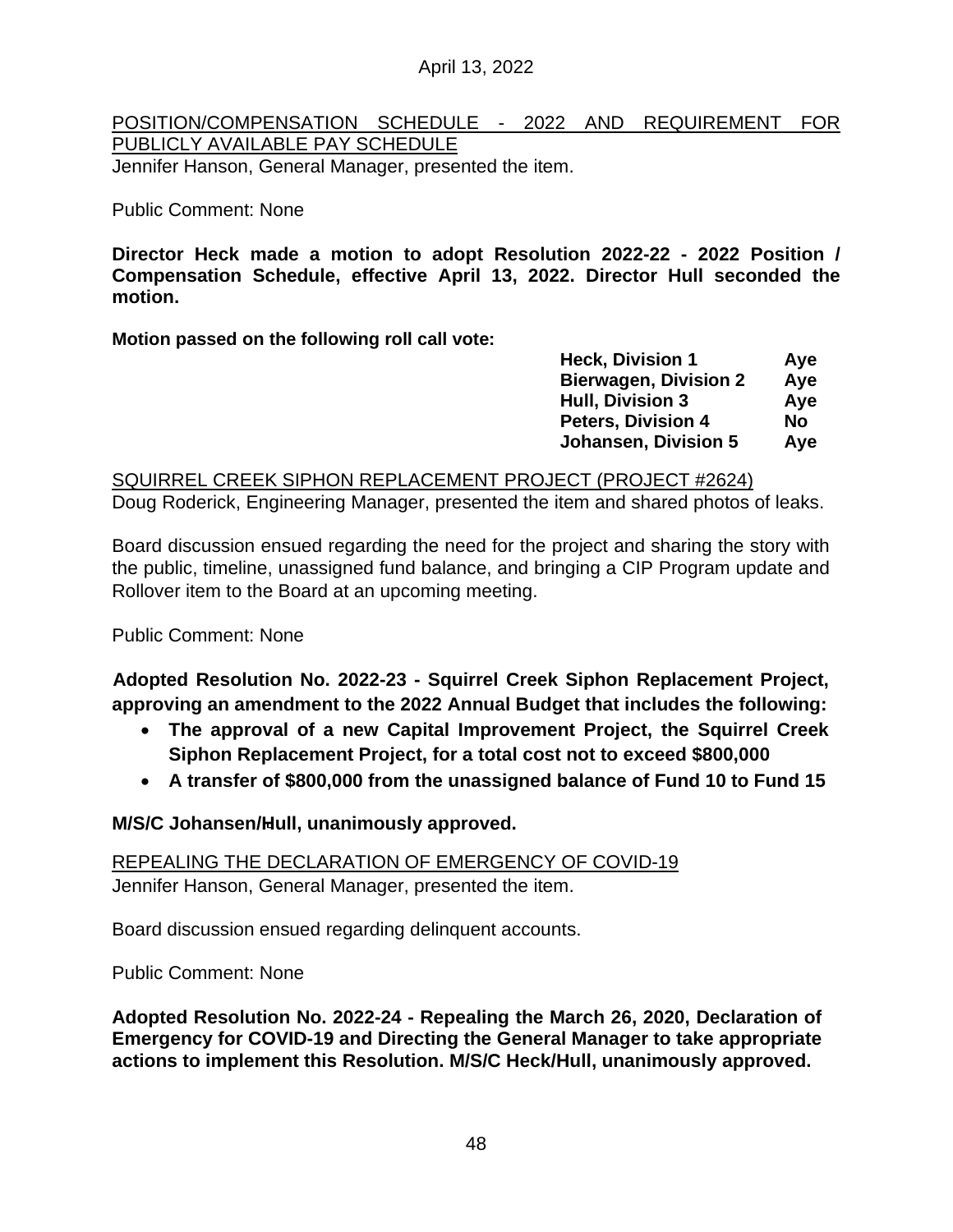# April 13, 2022

#### ESTABLISHING DISTRICT POLICY - AD HOC COMMITTEES Jennifer Hanson, General Manager, presented the item.

Public Comment:

Michael Hill-Weld, member of the public, addressed the Board regarding the Brown Act, noticing of meetings and reporting out of closed sessions, and spoke in support of removing reference to the General Manager from section 5300.4

Board discussion ensued regarding determining notification of ad hoc committee meetings when they are formed and the General Manager's ability to take the lead in the timing and scheduling of meetings.

Board input was received regarding the proposed draft District Policy 5300 – Ad Hoc Committees, striking "at the end of the fiscal year". The item will be brought back to the Board for consideration at a future meeting.

#### DISTRICT POLICY 5040 - BOARD ACTIONS AND DECISIONS Jennifer Hanson, General Manager, presented the item.

Board discussion ensued regarding Board direction as a whole, Board approval and oversight roles, including Board direction by consensus and by voice vote in the minutes.

# Public Comment: None

Board input was received regarding proposed modifications to District Policy 5040 - Board Actions and Decisions, and the item will be brought back to the Board for consideration at a future meeting. Proposed additional updates include the following:

- $\triangleright$  Adoption or rejection of regulations or policies and oversight of implementation;
- Direction and approval of District's Mission, Vision, and Strategic Priorities, and provide high-level oversight of implementation of those items;
- $\triangleright$  Any other action dictated to be completed by the Board through policy or State law. (Examples include: Contract Authority, approval of Urban Water Management Plan and Raw Water Management Plan)

### GENERAL MANAGER'S REPORT

Jennifer Hanson, General Manager, reported on the following items:

- Attended a meeting with the Grass Valley City Manager, Tim Kiser
- Working with U.S. Forest Service regarding Upper Division camping and met with the Forest Supervisor
- NID Easter Egg Hunt scheduled for April 16<sup>th</sup>
- Chip Close provided a water supply update and reported on conservation efforts
	- o NID storage is at 105% of average
	- o Conducting May 1 snow survey results forthcoming
	- o NID will purchase all available summer PG&E water
	- o Irrigation season begins this Friday